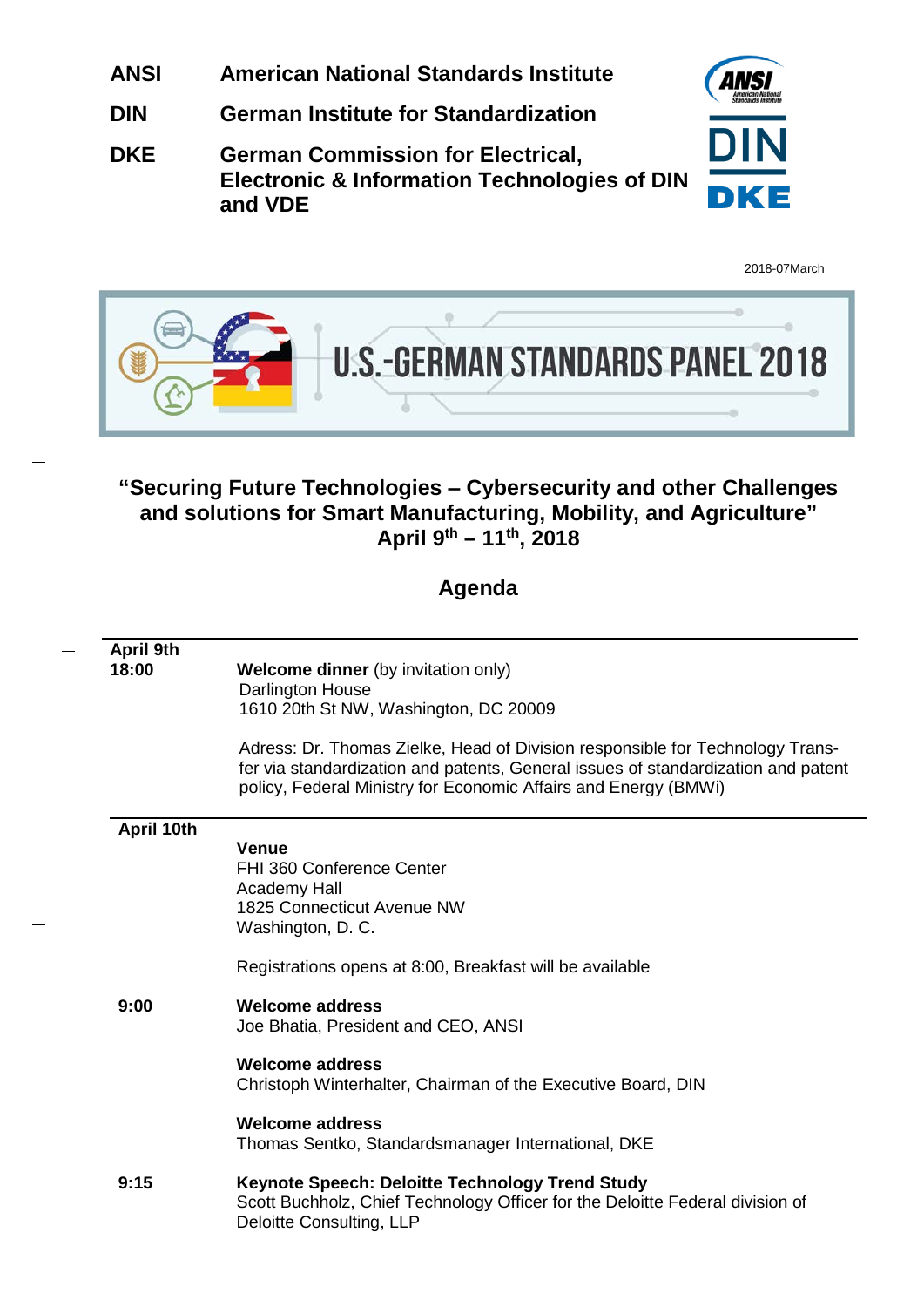**9:45 1.**

**Moderator:** Sibylle Gabler, Head of Government Relations, DIN

#### **Europe – NIS Directive, GDPR, eIDAS and others**

Panelist: tbd, European Commission or Parliament

#### **Germany – Data Security**

Panelist: Dr. Dennis-Kenji Kipker, Scientific Director of the Institute for Information, Health and Medical Law, University of Bremen

#### **U.S. –NIST Cybersecurity Framework**

Panelist: Adam Sedgewick, Senior IT Policy Advisor, Information Technology Laboratory, NIST

### **10:45 Coffee Break**

#### **11:15 2. Breakout Sessions**

#### **3.1 Smart Manufacturing**

(Organizer Germany: Volker Jacumeit/ Organizer U.S.: Tony Zertuche)

**Moderator:** Alec McMillan, IEC SEG 7 on smart manufacturing co-convenor

#### **The role of Smart Contracts in smart production-blockchains for mass transactions: Standardization of interfaces for Blockchain-like sensor networks within (I)IoT systems**

Prof. Dr. Volker Skwarek, Professor for technical computer science at the Hamburg University of Applied Sciences (HAW)

**The Reference Architectural Model RAMI 4.0** N.N. (German speaker)

**Keynote input: U.S. speaker** Speaker

#### **2.2. Smart Mobility**

(Organizer Germany: Thomas Sentko/ Organizer U.S.: Jessica Roop)

**Moderator:** Steven Sill, Intelligent Transportation Systems (ITS) Architecture and Standards Program Manager, ITS Joint Program Office (JPO), U.S. Department of Transportation

#### **Keynote input: Cybersecurity for Emobility-System in World Wide Standardization**

Stefan Voit, Stefan Carter (RWE) and Dennis Haub (DKE)

**Keynote input: The US Intelligent Transportation Systems (ITS)** Tom Lusco, Senior Systems Engineer at Iteris, Inc.

**Keynote input: ITS-related Cybersecurity (working title)** N.N., NIST

**Keynote input: Blockchain in Smart Mobility (working title)** Matthias Kuom, Program Manager at the German Aerospace Center (DLR)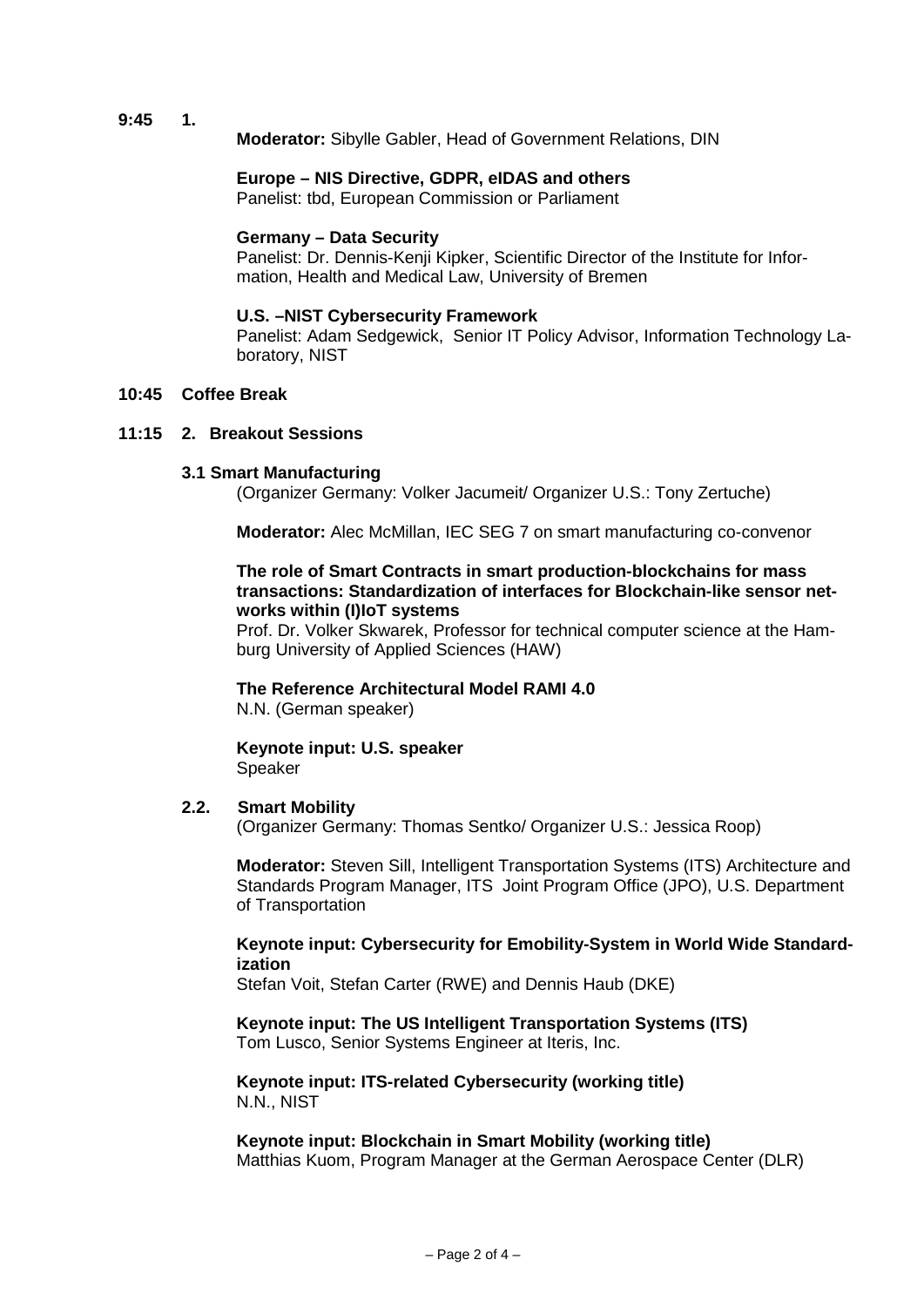## **Keynote input: Commercial Vehicles, Telemation & Additional Mobile Machinery – Security Threats**

Thilo Schumann, Technical Manager at CAN in Automation (CiA)

**3.3 Smart Agriculture**

(Organizer Germany: Dr. Bärbel Schambach, Organizer U.S.: Steven Cornish)

**Moderator:** tbd

**Keynote input: Blockchain in Smart Agriculture (working title)** N.N.

**Keynote input: Working title** Britt Kritzler, Country Manager UK & DE, Connecting Food

**Keynote input: German speaker** Speaker

- **12:30 Lunch**
- **13:30 Continued Breakout Sessions**
- **15:30 Coffee Break**
- **16:00 Continued Breakout Sessions**
- **18:00 Close of the Breakout Sessions**
- **19:30 Reception and Dinner** (by invitation only) The Palm, 1225 19th St NW, Washington, DC 20036

 **Address:** Karl Matthias Klause, Head of the Economic Department at the Embassy of the Federal Republic of Germany

# **April 11th**

**8:30 Cybersecurity in Smart Manufacturing, Smart Mobility and Smart Agriculture – Reports from the Breakout Sessions**

**Smart Manufacturing:** tbd (Moderator)

**Smart Mobility:** Steven Still

**Smart Agriculture: tbd (Moderator)** 

- **09:30 Open Discussion: Next steps and transatlantic cooperation in the standardization of Smart Manufacturing, Smart Mobility and Smart Agriculture Moderator:** Joseph Tretler, ANSI
- **10:15 Coffee Break**
- **10:45 Presentation and Panel Discussion: Standard Development Organizations and Conformity Assessment in Cybersecurity Moderator:** Gordon Gillerman, NIST